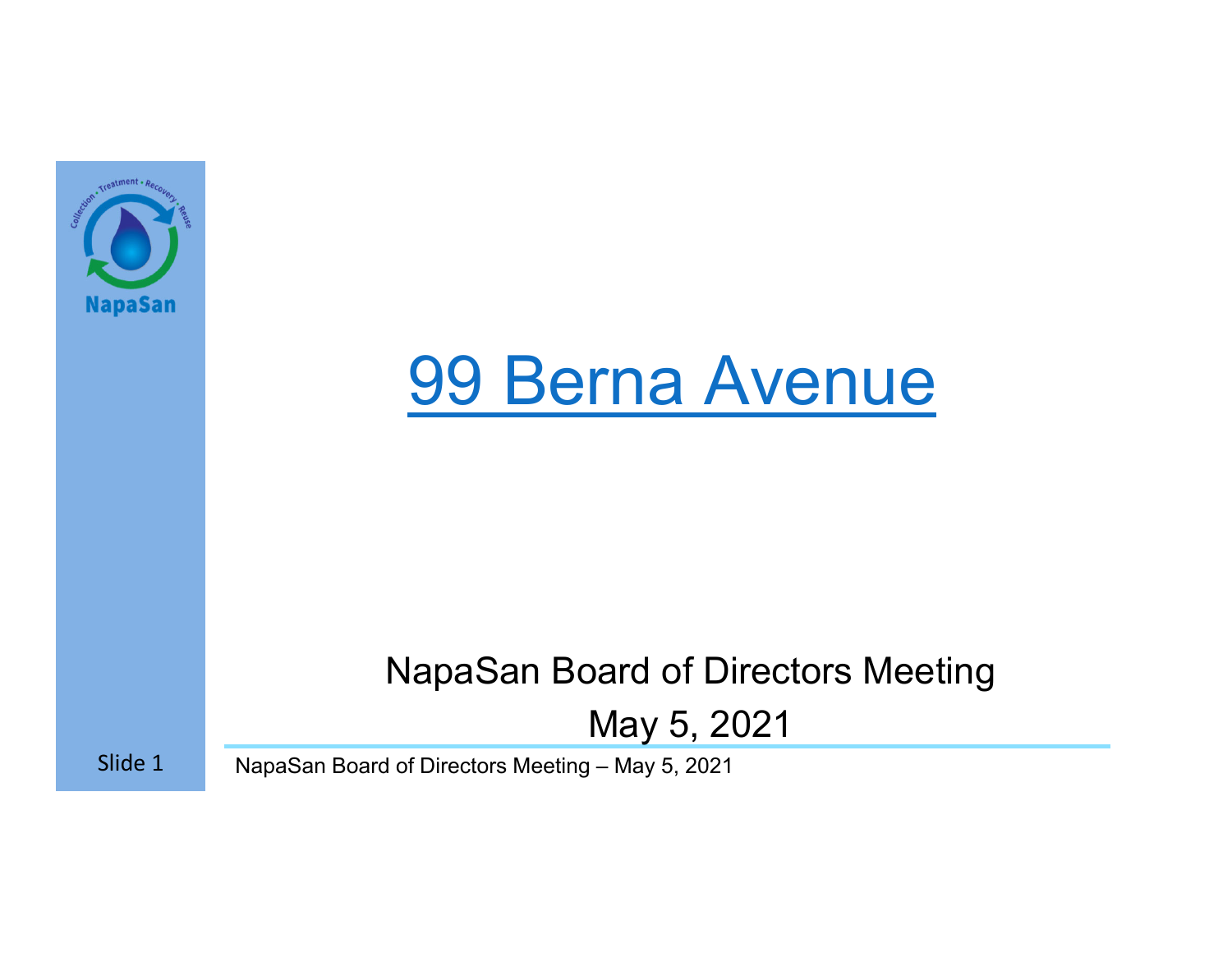

### Project Location



Slide 2 NapaSan Board of Directors Meeting – May 5, 2021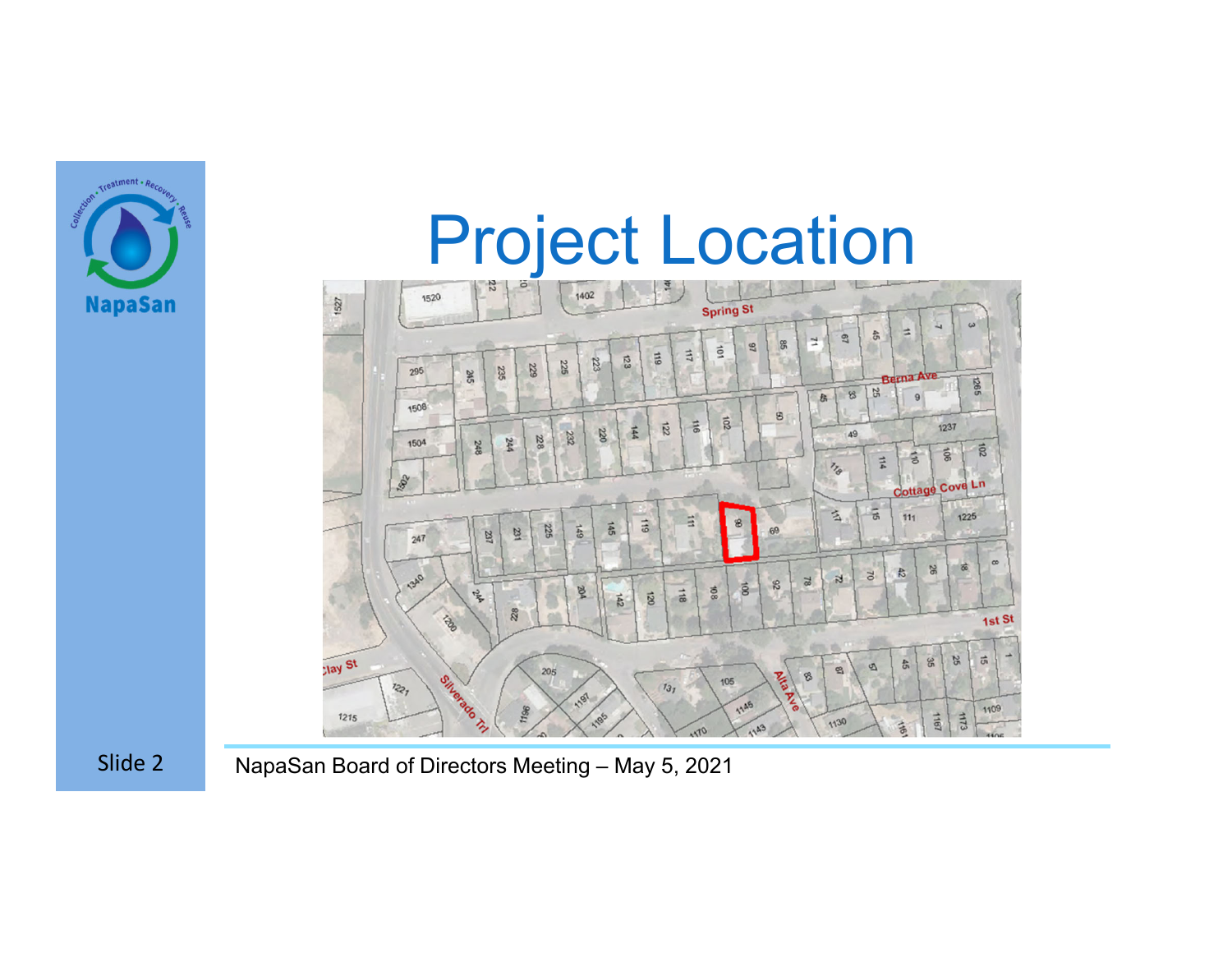# Existing Sewer System





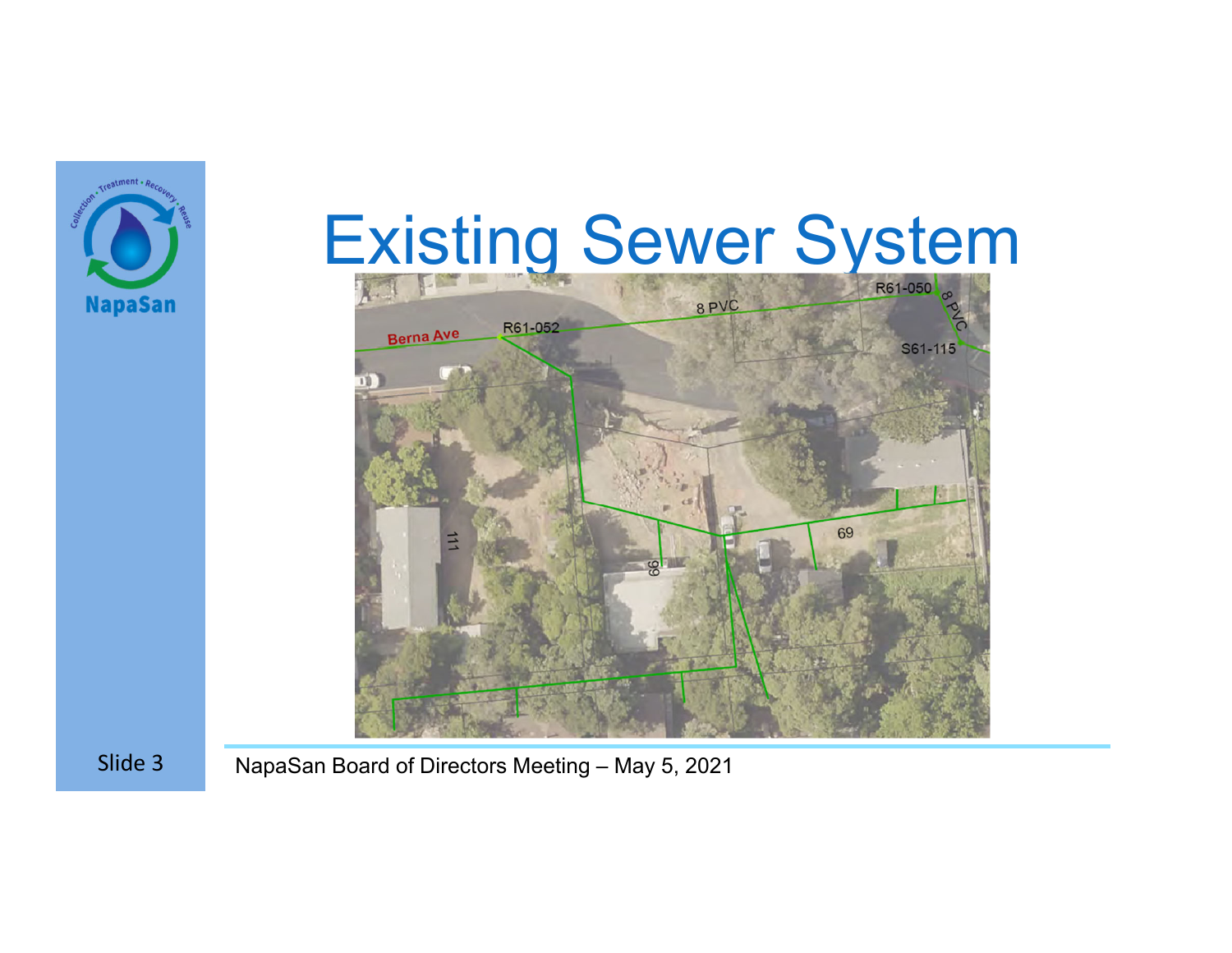

Slide 4 NapaSan Board of Directors Meeting – May 5, 2021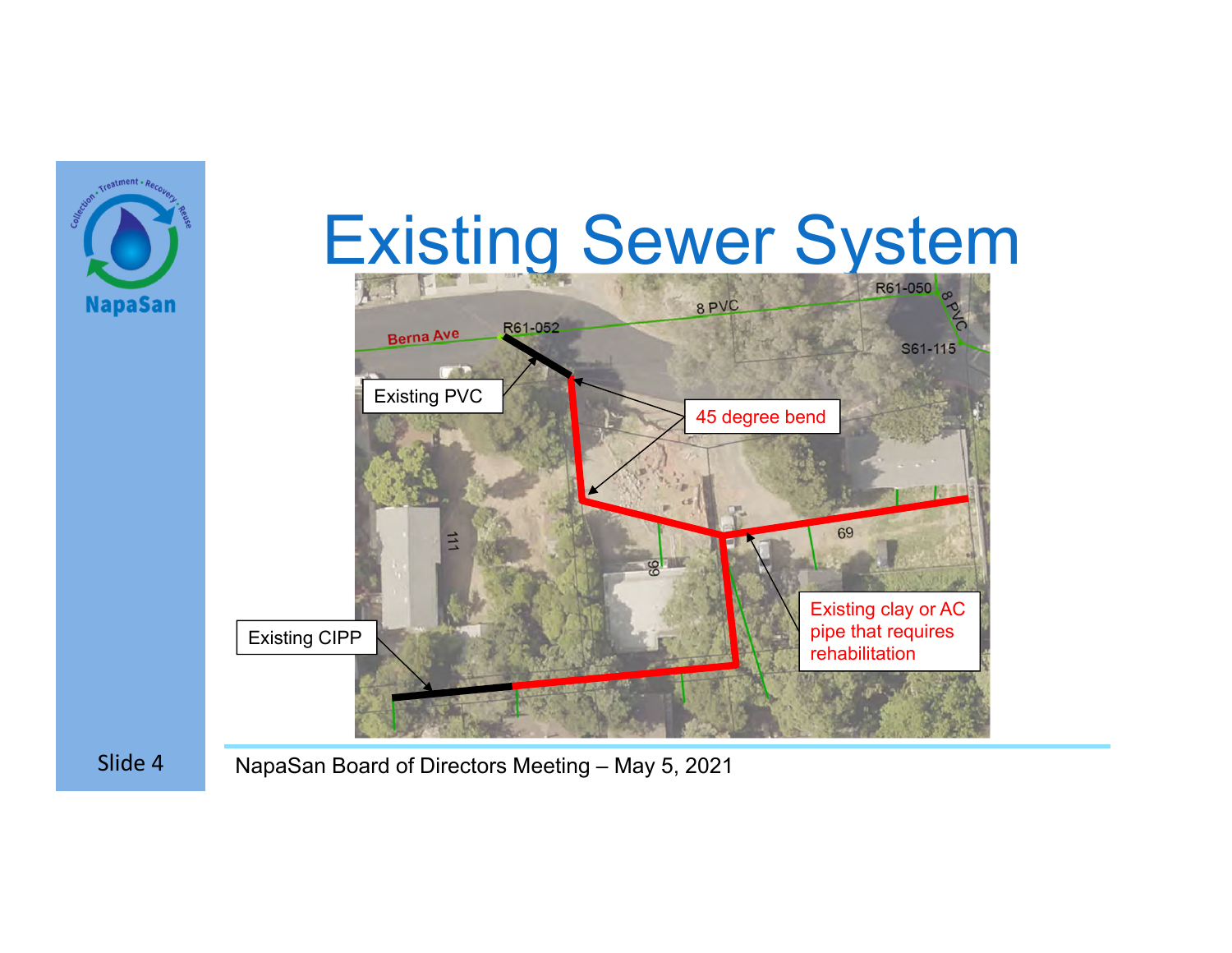

## Proposed Improvements



Slide 5 NapaSan Board of Directors Meeting – May 5, 2021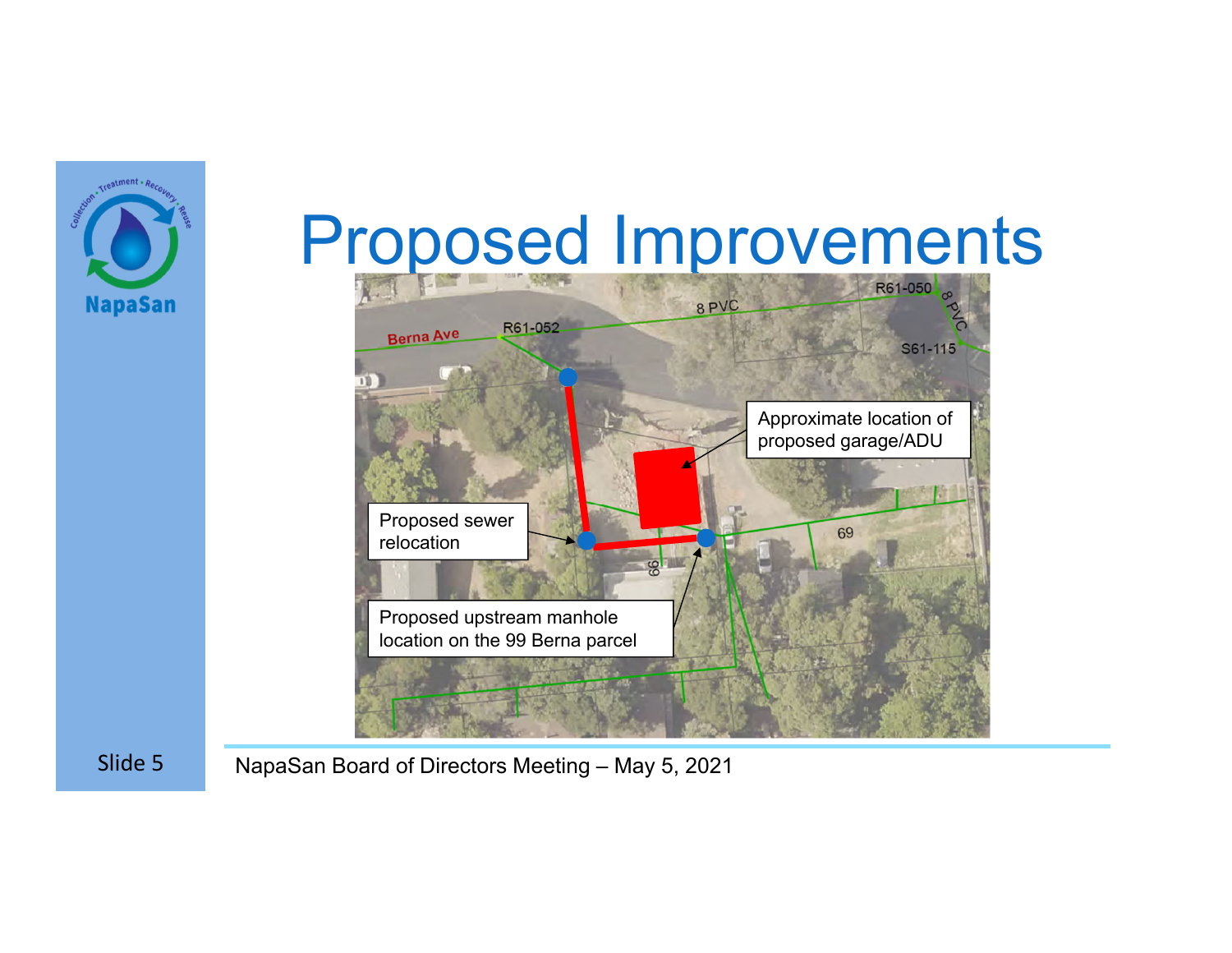

### If NapaSan were to rehab

|                             | 8 PVC                                                                                | R61-050  |      |                                                                                                            |          |
|-----------------------------|--------------------------------------------------------------------------------------|----------|------|------------------------------------------------------------------------------------------------------------|----------|
| R61-052<br><b>Berna Ave</b> | Item                                                                                 | Quantity | Unit | Unit Cost                                                                                                  | Total    |
|                             | Diameter Manhole                                                                     | 3        | EA   | \$6,000                                                                                                    | \$18,000 |
|                             | 8" CIPP                                                                              | 110      | LF   | \$38                                                                                                       | \$4,180  |
|                             | Total: \$22,180                                                                      |          |      |                                                                                                            |          |
|                             | Note: Unit costs are from NapaSan's 2021<br>collection system rehabilitation project |          |      |                                                                                                            |          |
| 立<br>$\frac{6}{5}$          | 69                                                                                   |          |      |                                                                                                            |          |
|                             |                                                                                      |          |      | Construct the upstream manhole at the<br>junction between sewer mains for<br>proper access and maintenance |          |
|                             |                                                                                      |          |      |                                                                                                            |          |

Slide 6 NapaSan Board of Directors Meeting – May 5, 2021